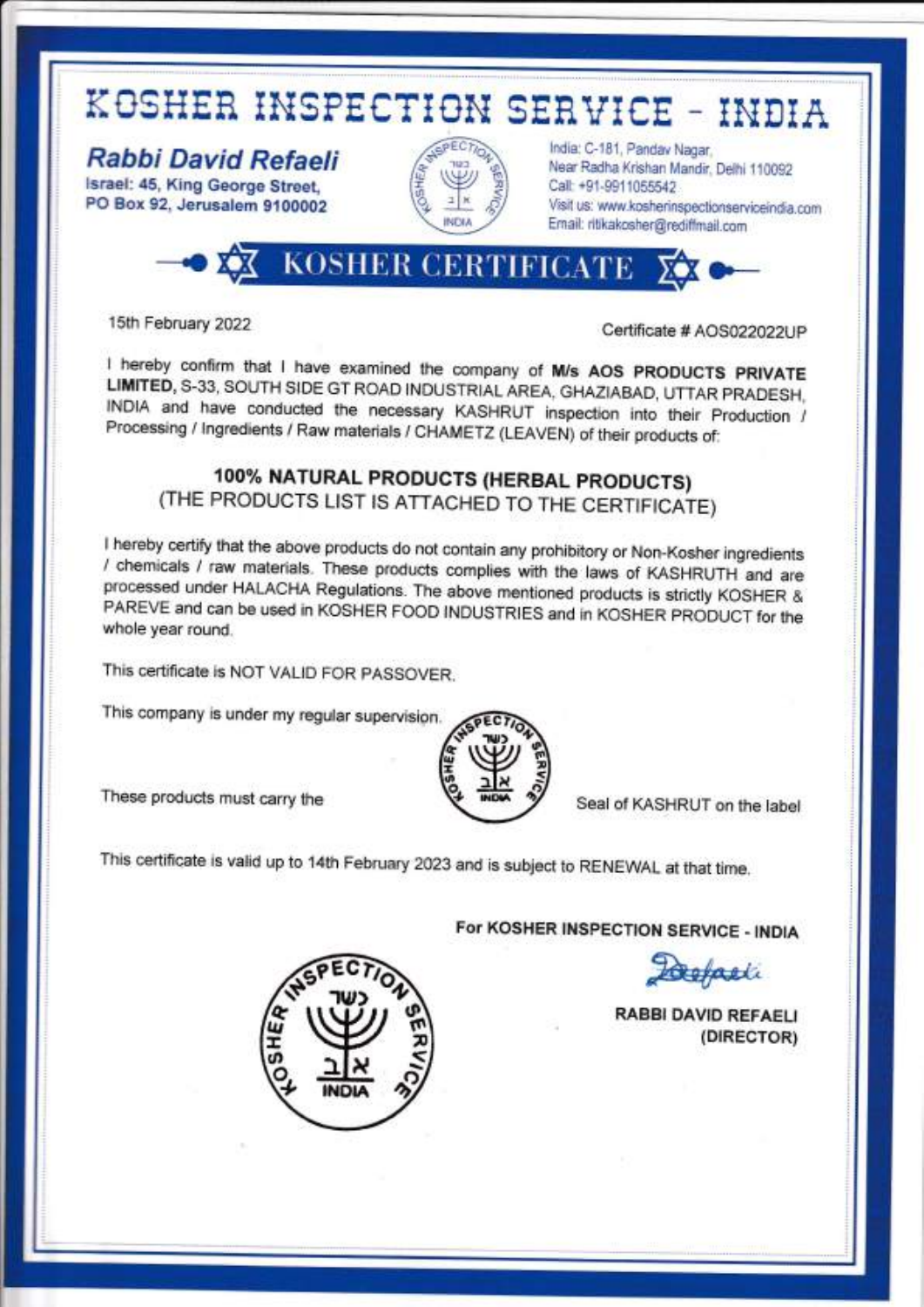#### Rabbi David Refaeli Israel: 45, King George Street. PO Box 92, Jerusalem 9100002



India: C-181, Panday Nagar. Near Radha Krishan Mandir, Delhi 110092 Call: +91-9911055542 Visit us: www.kosherinspectionserviceindia.com Email: ritikakosher@rediffmail.com

1) MENTHOL CRYSTAL IP/BP/USP 3) PEPPERMINT OIL IP 5) PEPPERMINT OIL IP (INDIAN PIPERITA) 7) PEPPERMINT OIL USP 9) SPEARMINT OIL 11) DEMENTHOLISED MINT OIL **13) MENTHA ARVENSIS OIL** 15) INDIAN PIPERITA OIL 17) MENTHA CITRATE OIL 19) LINALOOL EX-BASIL 21) CUMIN OIL 23) CYPERIOL OIL (NAGAMOTHA) 25) DILL SEED OIL 27) EUCALYPTUS OIL(NILGIRI) 29) FENNEL OIL SWEET 31) FRANKINNCENSE OIL 33) GINGER LILY OIL 35) JASMINE OIL 37) JUNIPER BERRY OIL 39) PETIT GRAIN OIL 41) ROSE GERANIUM OIL **43) ROSEMARY OIL 45) STAR ANISE OIL** 47) SUGANDHMANTRI OIL **49) TEGETUS OIL** 51) TOLU BALSAM OIL 53) VALERIAN ROOT OIL 55) VERBENA OIL 57) ASTROFOLIA OIL 59) ANISE OIL 61) BETEL LEAF OIL 63) BLUE CHMONILE OIL **65) CAJEPUT OIL SPECTION** 67) CHRAWAY OIL 69) CASSIA OIL

2) MENTHOL WATER SOLUBLE 4) METHYLE CHAVICOL EX. BASIL 6) MINT TERPENE 8) NATURAL LINALOOL EX. BASIL **10) ANETHOLE** 12) 3-OCTANOL 14) 3-OCTANOL ACETATE 98% 16) CIS-3-HEXENOL **18) CIS-3-HEXENOL ACETATE** 20) CLOVE LEAF OIL 22) CURRY LEAF OIL 24) DAVANA OIL 26) EUCALPTUS CITRODARA OIL 28) FENNEL OIL BITTER 30) FENUGREEK OIL 32) GERANIUM OIL 34) GRAPE FRUIT OIL 36) JYOTISMATI OIL 38) KAPOOR KACHRAI OIL **40) ROMAN CHAMOMILE OIL 42) ROSE OIL** 44) SPIKENARD OIL(JATMANSI) **46) SUGANDH KOKILA OIL 48) TEA TREE OIL** 50) THYME OIL 52) TURMERIC OIL 54) VANILLA OIL 56) TURMERIC ROOT OIL 58) AJOWAIN OIL 60) BASIL OIL 62) BETAL NUT OIL **64) CADE OIL** 66) CALAMUS OIL 68) CARROT SEED OIL 70) CEDARWOOD OIL

For KOSHER INSPECTION SERVICE - INDIA

Defacti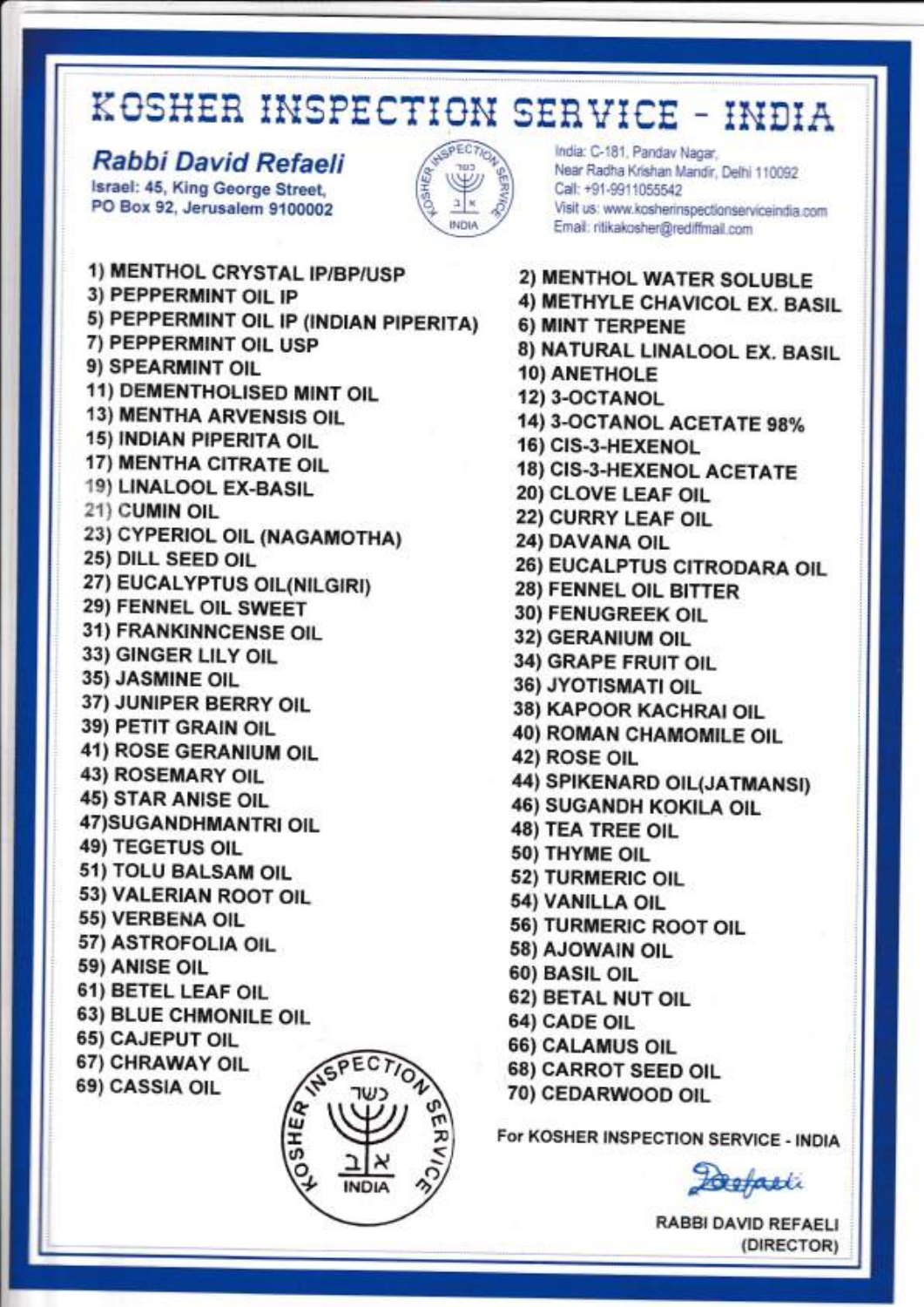### Rabbi David Refaeli

Israel: 45, King George Street. PO Box 92, Jerusalem 9100002



India: C-181, Pandav Nagar, Near Radha Krishan Mandir, Delhi 110092 Call: +91-9911055542 Visit us: www.kosherinspectionserviceindia.com Email: ritikakosher@rediffmail.com

71) CELERY SEED OIL 72) CINNAMON BARK OIL **73) CINNAMON LEAF OIL 75) YLANG YLANG OIL** 77) ALMOND OIL 79) APRICOT OIL 81) LAURAL LEAF OIL 83) LIME OIL 85) MAKANGANI OIL 87) MELISSA OIL 89) NEROLI OIL 91) OLIBANUM OIL 93) ORANGE OIL SWEET 95) PARSLEY SEED OIL 97) WALNUT OIL 99) WHEAT GEIRM OIL 101) CORN OIL 103) KARANJ OIL **105) BAY OIL** 107) CITRONELLA OIL 109) GALANGAL OIL 111) JASMINE ABSOLUTE **113) MIMOSA ABSOLUTE** 115) ROSE WOOD OIL 117) SAGE OIL 119) VERIVER OIL 121) CAMPHOR **123) ALOE EXTRACT** 124) ALOE EXTRACT FREEZE DRIED 100X, 200X **125) SHEA BUTTER REFINED** 127) NEEM OIL **129) PAPAYA SEED OIL 131) POMEGRANATE OIL** 133) ROSE HIP SEED OIL NSPECTION

74) WINTERGREEN OIL **76) TARRAGON OIL** 78) ALOE VERA OIL **80) ARACHIS OIL** 82) LEMON BALM (MELISSA) OIL 84) MANDARIAN OIL 86) MARJORAM OIL 88) MYRRH OIL 90) NIAOULI OIL 92) ORANGE OIL BITTER 94) OREGANO OIL 96) PATHOULI OIL 98) WATERMELON SEED OIL 100)CUSTARD APPLE SEED OIL 102) SAFFLOWER OIL 104) ELEMI OIL **106) BERGAMOT OIL** 108) CLARY SAGE OIL 110) GINGER GRASS OIL **112) LAVENDER OIL 114) MYRTLE OIL** 116) SPIKE LAVENDER OIL 118) TUBEROSE OIL **120) LONGIFOLENE** 122) THYMOL

**126) COCOA BUTTER DEODORIZED** 128) OLIVE OIL POMACE **130) PEACH KERNEL** 132) PUMPKIN SEED OIL

**134) SAWPALMETTO OIL** 



For KOSHER INSPECTION SERVICE - INDIA

Loopasti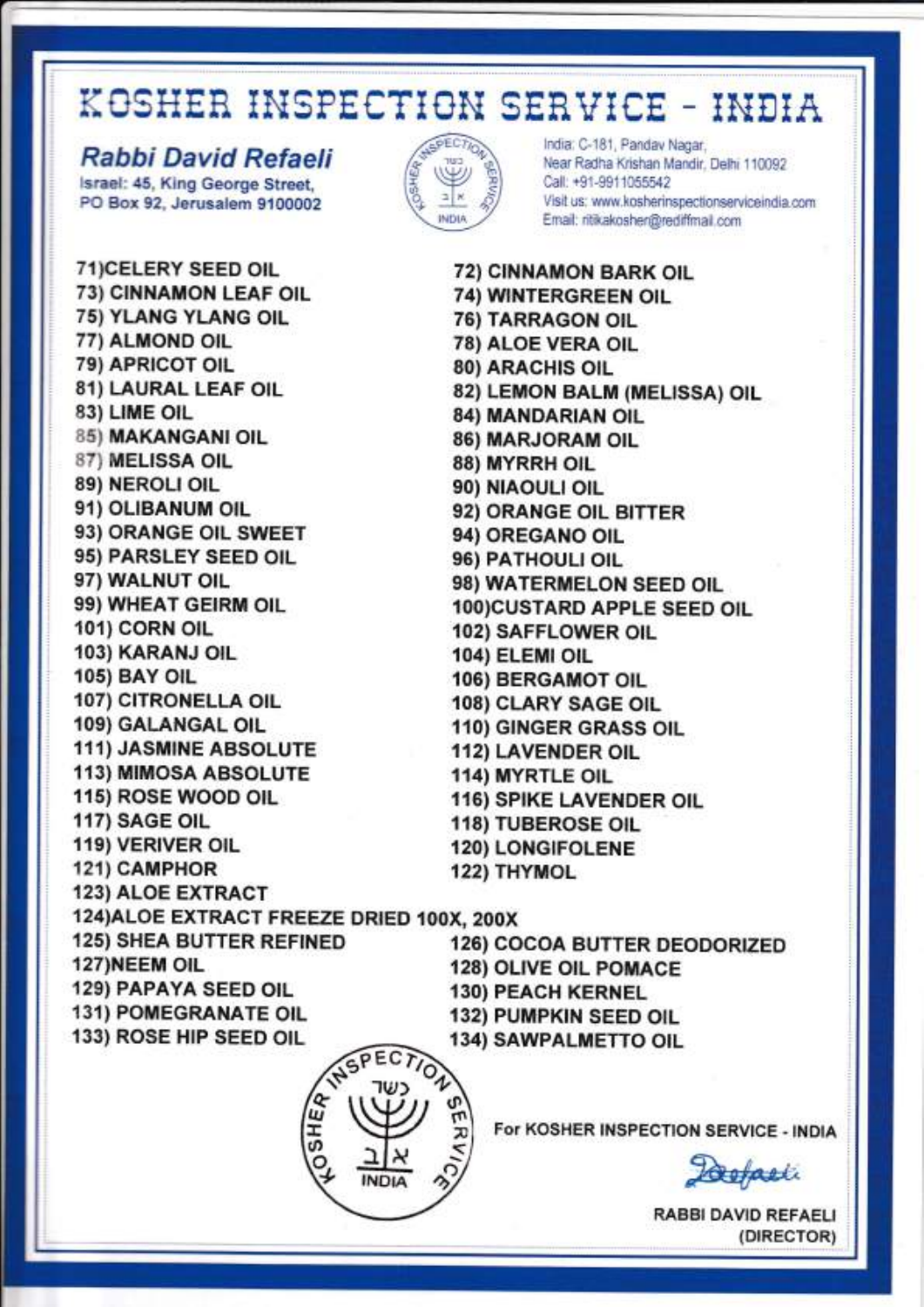#### **Rabbi David Refaeli**

Israel: 45, King George Street, PO Box 92, Jerusalem 9100002



India: C-181, Panday Nagar, Near Radha Krishan Mandir, Delhi 110092 Call: +91-9911055542 Visit us: www.kosherinspectionserviceindia.com Email: ritikakosher@rediffmail.com

**135) SEABUCKTHORN OIL 137) NUTMEG OLEORESIN 139) ALPHA TERPINEOL 141) TERPIN HYDRATE 143) TURPENTINE OIL 145) CAPINONE 147) OTHER EDIBLE OIL** 149) VIRGIN OVILE OIL 151) CLOVE BUD OIL **153) MUSK MELON OIL 155) SEASAME OIL** 157) FLAX SEED OIL 159) HAZEL NUT OIL 161) JOJOBA OIL (COLOURLESS) 163)LINSEED OIL **165) CARDAMOM OLEORESIN 167) CORIANDER OIL 169) CURCUMIN 95%** 171) GINGER OLEORESIN **173) MACE OLEORRESIN** 175) SUNFLOWER OIL 177) BABSSU OIL 179) REFINED RAPESEED OIL **181)REFINED MUSTURD OIL 183) TARRAGON OIL** 185) ALOE VERA OIL **187) ARACHIS OIL 189) AVACADO OIL** 191) BORAGE SEED OIL 193) CASTOR OIL **195) COCONUT OIL 197) EVENING PRIMROSE OIL** 199) CUSTARD APPLE SEED OIL.

136) SESAME SEED OIL 138) PIPERINE 95% 140) PINE OIL (PUMILIO) **142) TERPINEOL BP 144) TERPINYL ACETATE 146) PINE OIL 148) CASTOR OIL** 150) DELTA-3 CARENE **152) PERU BALSAM OIL 154) NUTMEG OIL** 156) EXTRA VIRGIN OLIVE OIL **158) GRAPSEED OIL** 160) HEMP SEED OIL 162) JOJOBA OIL (GOLDEN) 164) MORINGA OIL **166) CELERY OLEORESIN 168) CUMIN OLEORESIN** 170) GINGER OIL 172) MACE OIL 174) DEODORISED PALMOLEIN OIL 176) COTTON SEEN OIL 178) REFINED COLZA OIL **180) KACCHI GHAANI MUSTURD OIL** 182) MAIZE (CORN) OIL 184) ALMOND OIL **186) APRICOT OIL** 188) ARGAN OIL 190) BLACK SEED OIL 192) CALENDULA OIL **194) CASHEW NUT OIL** 196) CUCUMBER OIL **198) WHEAT GERM OIL** 200) CORN OIL



For KOSHER INSPECTION SERVICE - INDIA

Defasti